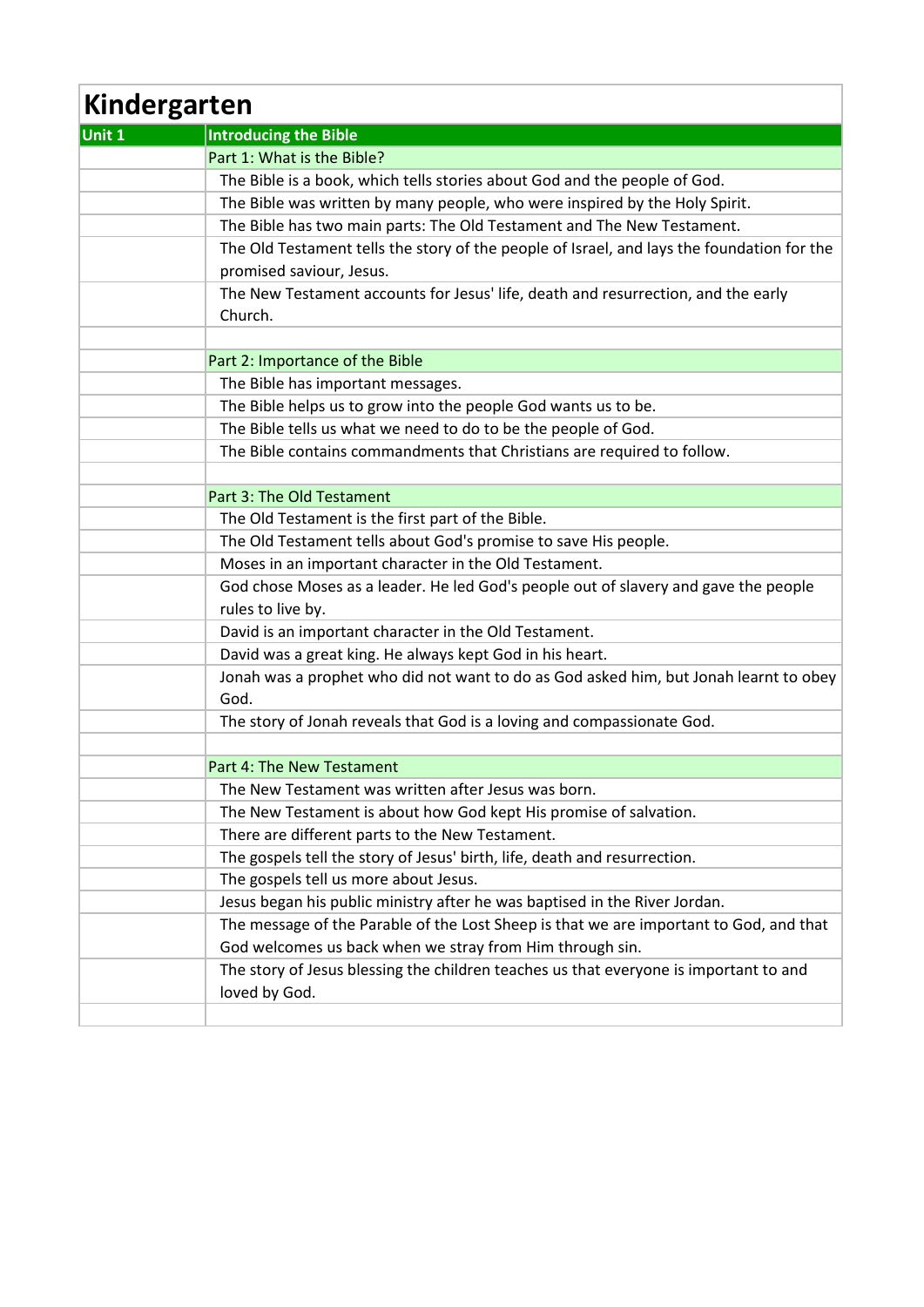| Unit 2 | Jesus, Son of God and Son of Mary                                                                                        |
|--------|--------------------------------------------------------------------------------------------------------------------------|
|        | Part 1: Who is Jesus?                                                                                                    |
|        | Jesus is the Son of God.                                                                                                 |
|        | God chose Mary to be Jesus' mother. God sent an angel to tell her the good news.                                         |
|        | Joseph married Mary and was Jesus' foster father.                                                                        |
|        | Jesus was born in Bethlehem.                                                                                             |
|        | Jesus was presented in the Temple when he was a baby. Simeon and Anna declared that<br>Jesus was a special child of God. |
|        | When Jesus was twelve, Mary and Joseph found Jesus in the Temple, where he                                               |
|        | impressed the Jewish doctors of the Law with his knowledge and understanding of the<br>Scriptures.                       |
|        |                                                                                                                          |
|        | Part 2: Jesus Loves Us                                                                                                   |
|        | Jesus used the metaphor of the good shepherd to describe the love God has for God's<br>people.                           |
|        | Jesus teaches us to patient, kind, gentle, trustworthy, forgiving and welcoming.                                         |
|        | Jesus treated all the people he met during his ministry as friends.                                                      |
|        |                                                                                                                          |
|        | Part 3: Jesus Teaches Us to Love                                                                                         |
|        | Jesus performed healing miracles as a sign of God's love for God's people.                                               |
|        | Jesus also shows us how much he loves us.                                                                                |
|        | Jesus, who blessed the little children, continues to give us blessings today.                                            |
|        | The family and the Church family are God's gifts to us.                                                                  |
|        | Jesus showed us how to make the world a better place by promoting peace, justice,<br>love, care, kindness and respect.   |
|        |                                                                                                                          |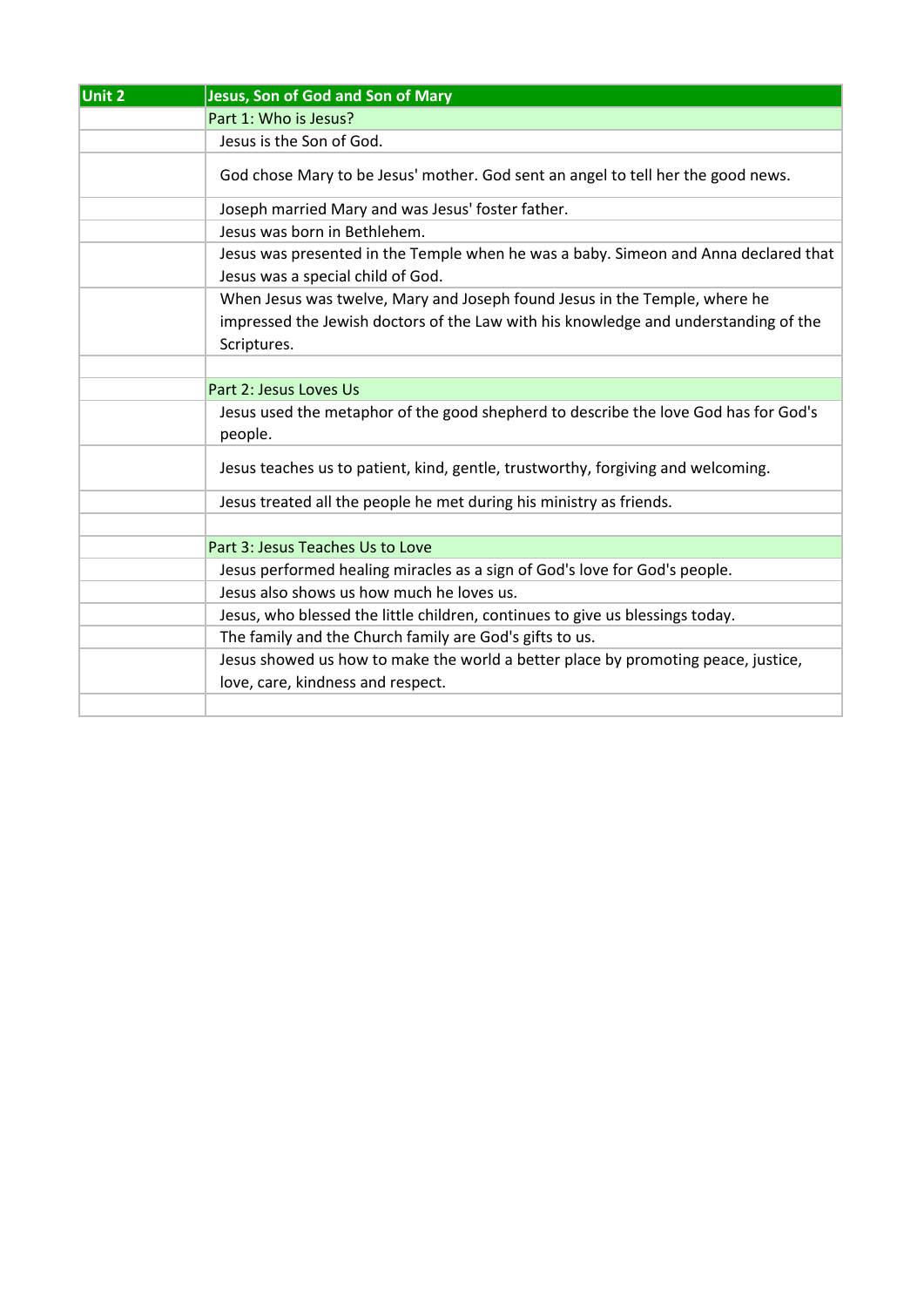| <b>Unit 3</b> | <b>God's Great Family</b>                                                              |
|---------------|----------------------------------------------------------------------------------------|
|               | Part 1: Abraham and Sarah                                                              |
|               | Every person belongs to a family.                                                      |
|               | Families are very important in our lives.                                              |
|               | Our parents look after us. It is our job to do the things they ask to do.              |
|               | When we obey our parents we are obeying God.                                           |
|               | God's family began with Abraham and Sarah.                                             |
|               | Abraham and Sarah loved and obeyed God.                                                |
|               | Abraham and Sarah had a son named Isaac.                                               |
|               |                                                                                        |
|               | Part 2: Jacob and Esau                                                                 |
|               | Isaac married Rebecca. They had twin boys named Jacob and Esau.                        |
|               | Jacob and Esau often fought with each other. Jacob tricked Esau out of his birthright. |
|               | Esau wanted to kill Jacob, so Jacob moved to live in another land.                     |
|               | Eventually Jacob and Esau are reconciled.                                              |
|               |                                                                                        |
|               | Part 3: Joseph                                                                         |
|               | Jacob married Rachel, Jacob had twelve sons.                                           |
|               | Joseph was Jacob's favourite son. Joseph was Jacob's favourite son.                    |
|               | Joseph's brothers did not like him so they sold him to be a slave.                     |
|               | Joseph was sent to Egypt where he became very powerful.                                |
|               | He forgave his brothers and they all moved to Egypt to live with Joseph.               |
|               | This is how God's family came to live in Egypt.                                        |
|               |                                                                                        |
|               | Part 4: The Holy Family                                                                |
|               | The story of God's family continues with the birth of Jesus.                           |
|               | Jesus' family is known as the Holy Family.                                             |
|               | The holy family is made up of Mary, Joseph and Jesus.                                  |
|               | After Jesus was born, Mary and Joseph took Jesus to the temple.                        |
|               | King Herod wanted to kill Jesus, so Mary and Joseph fled to live in Egypt.             |
|               | When it was safe, Mary and Joseph moved back to Nazareth.                              |
|               | Mary and Joseph lost Jesus when he was twelve years old. They found him in the         |
|               | Temple.                                                                                |
|               | Jesus always loved and obeyed his parents.                                             |
|               | The Holy Family shows us how to be a good family.                                      |
|               |                                                                                        |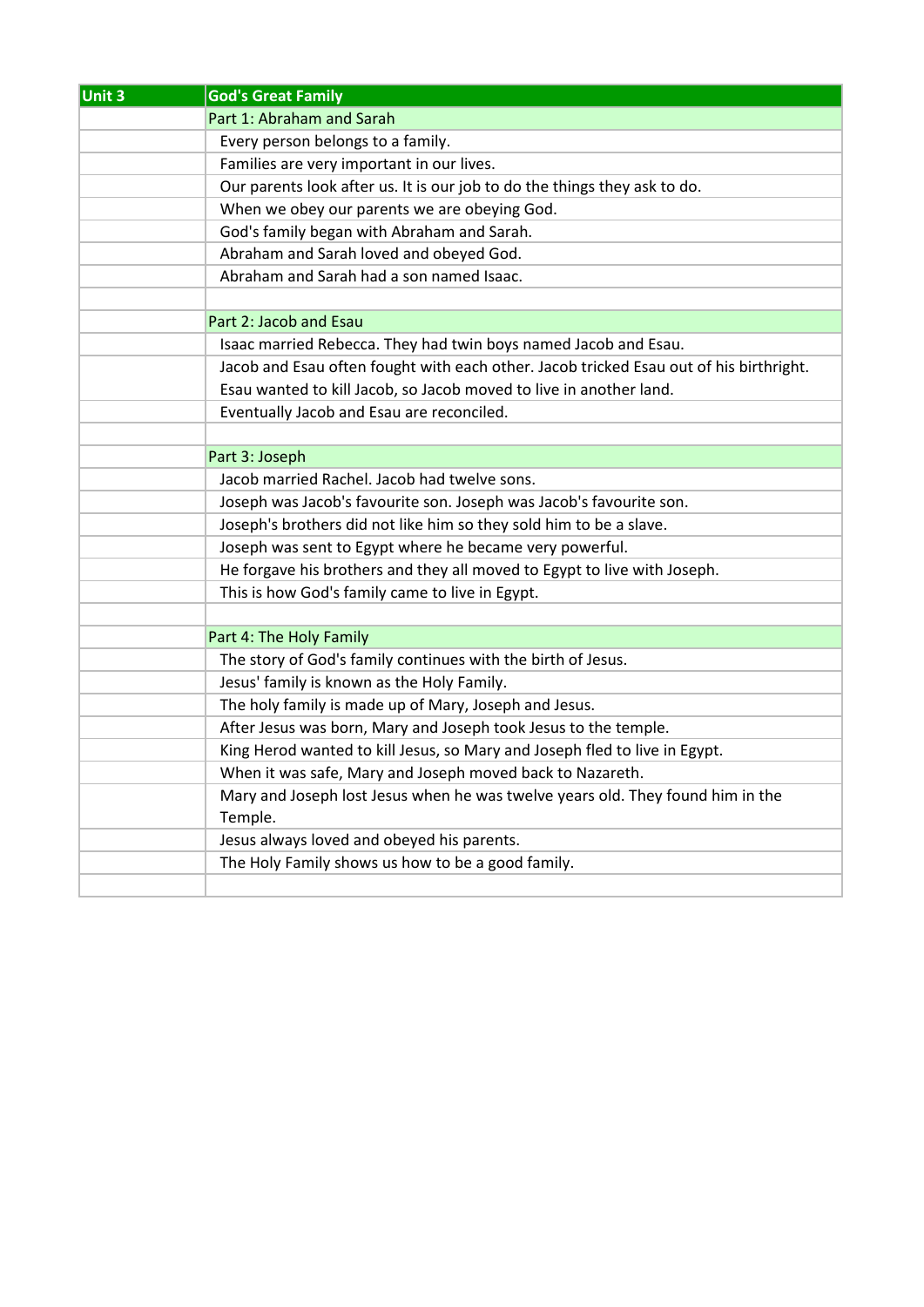| Unit 4 | <b>Talking to God</b>                                                                 |
|--------|---------------------------------------------------------------------------------------|
|        | Part 1: What is Prayer?                                                               |
|        | There are many people in our lives who are special.                                   |
|        | We build relationships in our lives by talking to people.                             |
|        | God is our friend.                                                                    |
|        | We build our relationship with God by talking to Him.                                 |
|        | We can talk to God through prayer.                                                    |
|        | Jesus taught us to pray.                                                              |
|        | Jesus taught us the Our Father.                                                       |
|        |                                                                                       |
|        | Part 2: How do we Pray?                                                               |
|        | Jesus went to special places to pray.                                                 |
|        | Jesus liked to be alone when he prayed, but he also prayed with his friends.          |
|        | Everybody needs a special place to pray. We call these special places prayer spaces.  |
|        | We often have a prayer space in our classroom.                                        |
|        | We put special objects in our prayer space.                                           |
|        | We use our prayer spaces every day.                                                   |
|        | We should prepare ourselves before we pray.                                           |
|        | We start and end our prayers with the Sign of the Cross.                              |
|        | There are three main parts to our prayers:                                            |
|        | 1. Praising God                                                                       |
|        | 2. Asking for what we need                                                            |
|        | 3. Saying sorry                                                                       |
|        | God listens to us when we pray.                                                       |
|        | In the story of 'Daniel in the lion's den' we learn that God listens to our prayers.  |
|        |                                                                                       |
|        | Part 3: Prayers We Say                                                                |
|        | We say many different prayers to God.                                                 |
|        | Sometimes we say some of the same prayers over and over.                              |
|        | The Our Father is a prayer that Jesus taught us.                                      |
|        | The Our Father is the perfect prayer to God.                                          |
|        | The Hail Mary is a prayer to Mary.                                                    |
|        | The Hail Mary asks Mary to pray to God for us.                                        |
|        | The Glory Be is a prayer that says what we believe.                                   |
|        | It is important to say thank you to God for what he gives us. Saying Grace Before and |
|        | After Meals is a way to thank God.                                                    |
|        |                                                                                       |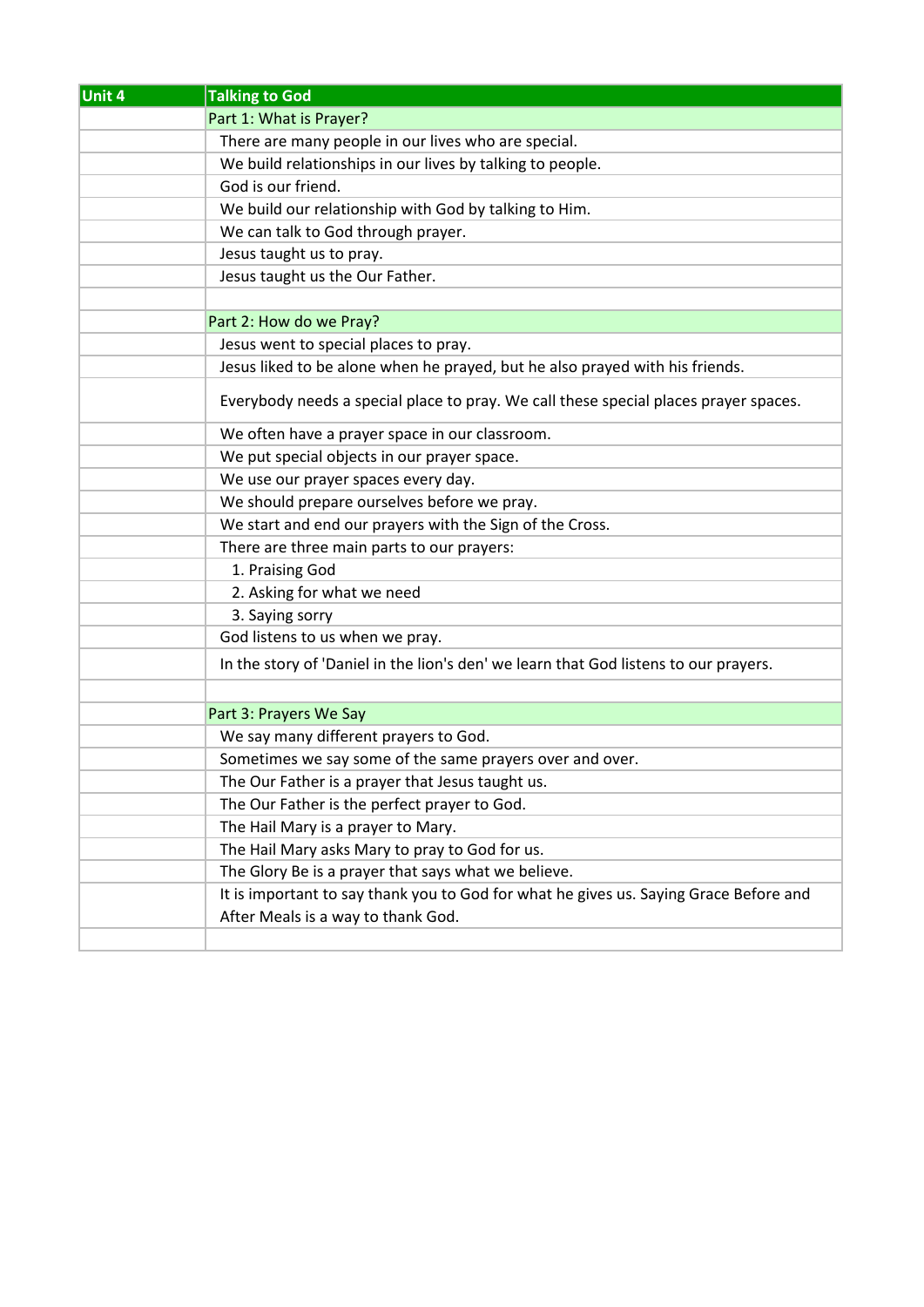| <b>Unit 5</b> | <b>Baptism</b>                                                                                       |
|---------------|------------------------------------------------------------------------------------------------------|
|               | Part 1: What is Baptism?                                                                             |
|               | When we are baptised, we become part of God's family.                                                |
|               | When we are baptised, we are welcomed into God's family with love and kindness.                      |
|               | When we are baptised, people celebrate.                                                              |
|               | In baptism, our parents and Godparents make a promise to help us to live the way Jesus<br>showed us. |
|               | Jesus told us that it is important to be baptised.                                                   |
|               | Jesus was baptised by John the Baptist.                                                              |
|               | Jesus showed us that through baptism we received the Holy Spirit and we become God's<br>children.    |
|               |                                                                                                      |
|               | Part 2: Rituals of Baptism                                                                           |
|               | There are many different rituals in our lives.                                                       |
|               | Baptism consists of a series of rituals.                                                             |
|               | There are eight important rituals in a baptism:                                                      |
|               | 1. Gathering                                                                                         |
|               | 2. Sign of the Cross                                                                                 |
|               | 3. Liturgy of the Word                                                                               |
|               | 4. Baptismal Promises                                                                                |
|               | 5. Baptism with water                                                                                |
|               | 6. Anointing with oil                                                                                |
|               | 7. Clothing in a white garment                                                                       |
|               | 8. Lighting the candle                                                                               |
|               |                                                                                                      |
|               | Part 3: Symbols of Baptism                                                                           |
|               | Symbols give something meaning.                                                                      |
|               | Baptismal symbols highlight important aspects of baptism.                                            |
|               | The four key symbols of Baptism include:                                                             |
|               | 1. Water                                                                                             |
|               | 2. Oil                                                                                               |
|               | 3. White garment                                                                                     |
|               | 4. Candle                                                                                            |
|               |                                                                                                      |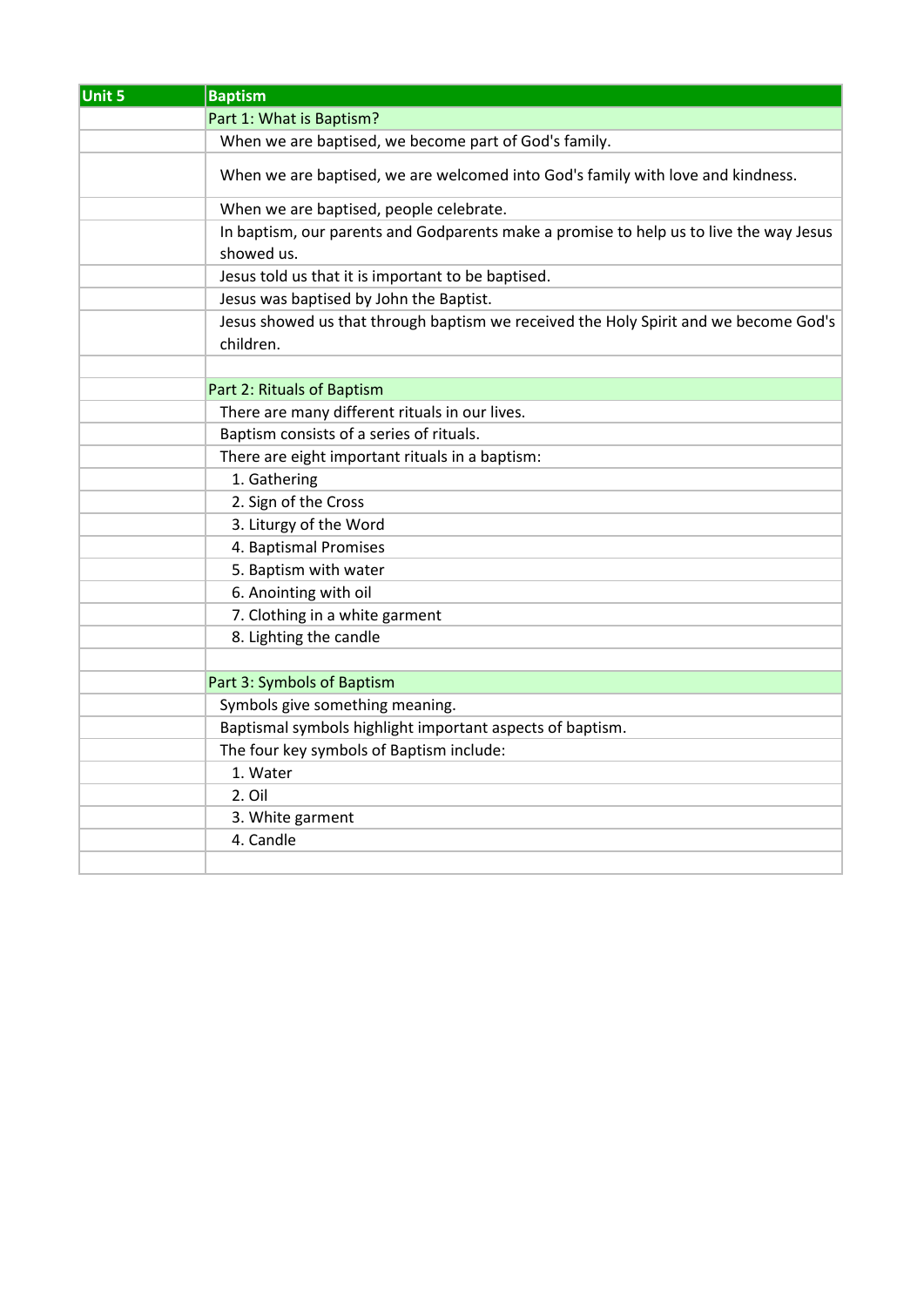| <b>Unit 6</b> | <b>Ashes to Easter</b>                                                                      |
|---------------|---------------------------------------------------------------------------------------------|
|               | Part 1: Lent                                                                                |
|               | Ash Wednesday marks the beginning of Lent.                                                  |
|               | On Ash Wednesday Catholics receive ashes on their foreheads.                                |
|               | The day before Lent is known as Shrove Tuesday, the word 'Shrove' meaning 'to be<br>sorry'. |
|               | Lent is a time for spiritual growth and change as Christians make a special effort to the   |
|               | kind of people God wants them to be.                                                        |
|               | St Paul was converted by Jesus and changed from a persecutor of Christians to a             |
|               | missionary.                                                                                 |
|               |                                                                                             |
|               | Part 2: Holy Week                                                                           |
|               | Palm Sunday marks the beginning of Holy Week, the week before Easter.                       |
|               | Palm Sunday marks Jesus triumphant entry into Jerusalem.                                    |
|               | Jesus washed his disciples' feet and celebrated the Last Supper on Holy Thursday.           |
|               | At the Last Supper Jesus gave us his body and blood.                                        |
|               | Jesus was arrested on Holy Thursday.                                                        |
|               | Jesus died for us on Good Friday.                                                           |
|               | The liturgical colour for Palm Sunday and Good Fridays is red.                              |
|               | After he died, Jesus' body was placed in a tomb by Joseph of Arimathea.                     |
|               |                                                                                             |
|               | Part 3: Easter                                                                              |
|               | Jesus was raised from the dead after being buried for three days.                           |
|               | The empty tomb was discovered by women who relayed the information to the                   |
|               | disciples.                                                                                  |
|               | Jesus appeared to the disciples over a period of forty days.                                |
|               | The Liturgical colour for Easter is white.                                                  |
|               | Through the resurrection Jesus has given us the promise of eternal life.                    |
|               |                                                                                             |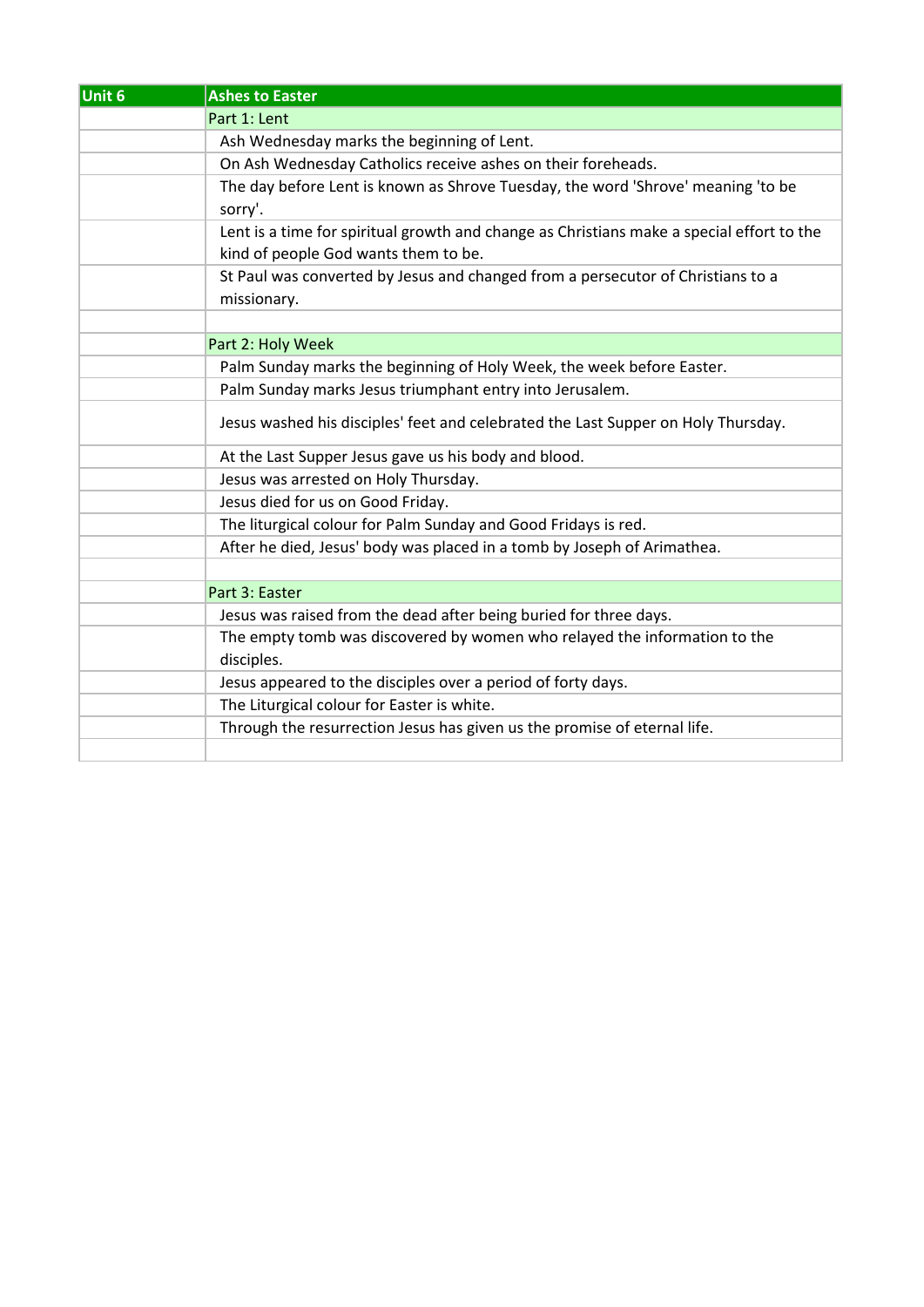| Unit 7 | <b>Part of God's Family</b>                                                              |
|--------|------------------------------------------------------------------------------------------|
|        | Part 1: The Church is Our Family                                                         |
|        | We all belong to a family. Our families are important.                                   |
|        | Many of us also belong to other groups as well.                                          |
|        | Jesus belonged to his family, the Holy Family.                                           |
|        | Jesus belonged to his family, his friends and his followers.                             |
|        | The apostles and the followers of Jesus belonged to Jesus' wider family.                 |
|        | After Jesus died, he wanted people to keep building the group that he started. This      |
|        | group became known as the Church.                                                        |
|        | The Church is a group of people who gather together as followers of Jesus.               |
|        | As a part of the Church, we show love for God and others. We care for others.            |
|        | The Church family shares Jesus' message.                                                 |
|        | Our school is part of the Church community.                                              |
|        | Our school community teaches us to care for others.                                      |
|        | Part 2: Church                                                                           |
|        | The Church gathers together in church to worship.                                        |
|        | Objects inside a Catholic church include:                                                |
|        | An altar                                                                                 |
|        | A sanctuary                                                                              |
|        | A lectern                                                                                |
|        | A tabernacle                                                                             |
|        | The presider's chair                                                                     |
|        | A baptismal font                                                                         |
|        | A Paschal Candle                                                                         |
|        |                                                                                          |
|        | It is important to be reverent when we are inside a church.                              |
|        | During Mass, we use certain gestures to show reverence. These include:                   |
|        | Genuflecting                                                                             |
|        | Staying calm and quiet                                                                   |
|        | <b>Bowing</b>                                                                            |
|        | Kneeling                                                                                 |
|        | Part 3: Mass                                                                             |
|        | People go to the church to celebrate the Eucharist.                                      |
|        | The celebration of the Eucharist is also called Mass.                                    |
|        | Catholics go to Mass on a Sunday because this is the day that Jesus rose from the dead.  |
|        | There are four main parts to the mass:                                                   |
|        | 1. The Introductory Rites                                                                |
|        | 2. Listening to God's Word                                                               |
|        | 3. The Liturgy of the Eucharist                                                          |
|        | 4. The dismissal                                                                         |
|        | Jesus is present in the Word of God.                                                     |
|        | During the Mass, the people join in with singing and prayers.                            |
|        | Different objects are used in different parts of the Mass. Each object has a special     |
|        | meaning.                                                                                 |
|        | Different words are recited in different parts of the Mass.                              |
|        | In the Liturgy of the Eucharist, the priest says and does what Jesus said and did at the |
|        | Last Supper.                                                                             |
|        | Jesus is present in the Eucharist.                                                       |
|        |                                                                                          |
|        | At the end of the Mass, the priest asks us to go and proclaim Jesus in word and action.  |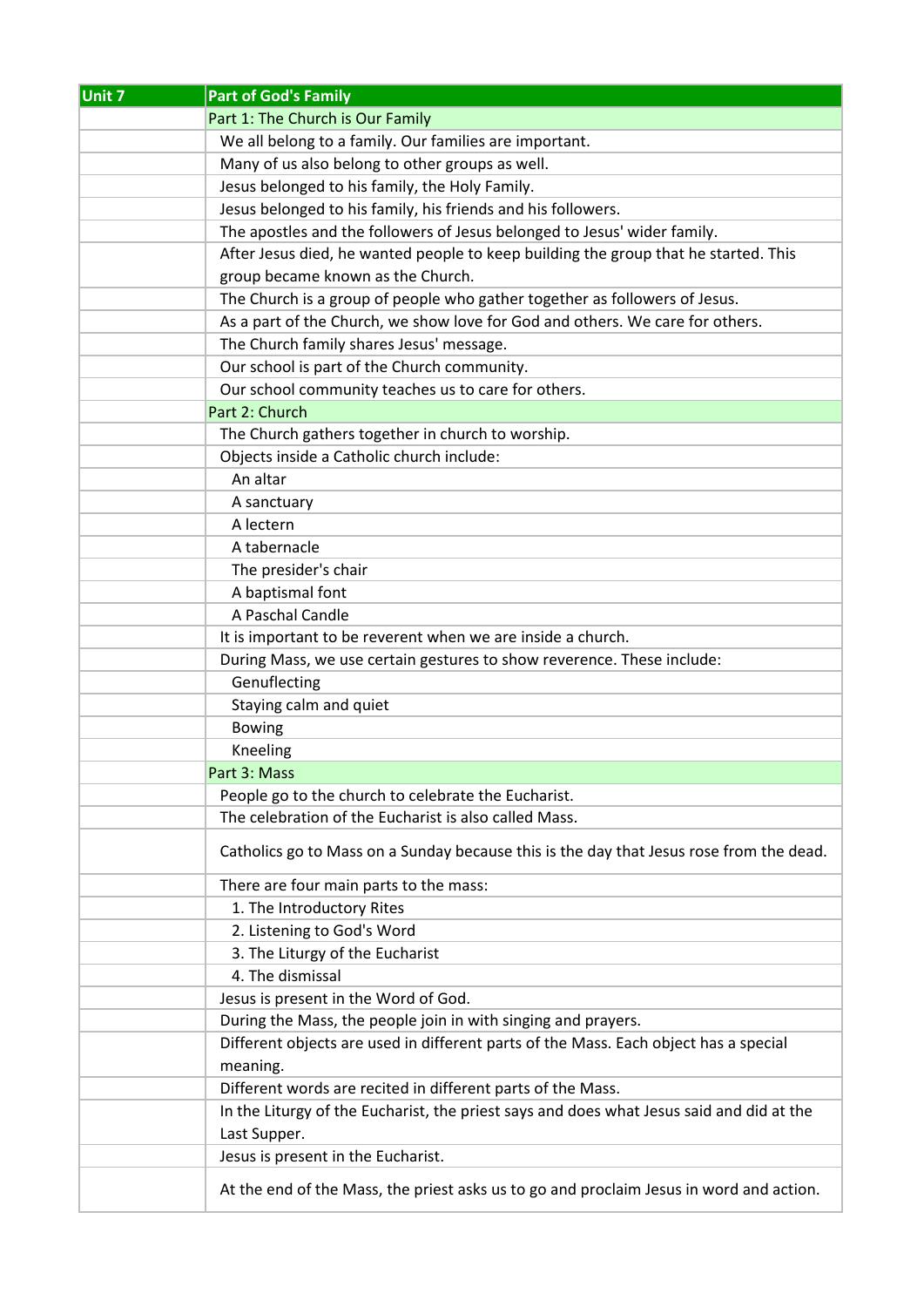| Unit 8 | <b>The Season of Joy</b>                                                               |
|--------|----------------------------------------------------------------------------------------|
|        | Part 1: Advent - Getting Ready for Jesus                                               |
|        | Most people have to wait for something.                                                |
|        | Waiting for something we really want can be very hard.                                 |
|        | It is important to wait with patience.                                                 |
|        | God's People waited for Jesus.                                                         |
|        | God told His people that He would send Jesus to save them.                             |
|        | John the Baptist prepared people for the coming of Jesus.                              |
|        | Advent is the time for us to get ready for Jesus.                                      |
|        | We use the Advent wreath to get ready for Jesus.                                       |
|        | The Advent wreath focuses on themes that help us to understand the true meaning of     |
|        | Christmas.                                                                             |
|        |                                                                                        |
|        | Part 2: It's Christmas                                                                 |
|        | The angel Gabriel appeared to Mary to tell her that God wanted her to be the mother of |
|        | God's son. This event is called the Annunciation. Mary said 'yes' to God because she   |
|        | trusted Him.                                                                           |
|        | Angels are God's special messengers.                                                   |
|        | Mary and Joseph had to travel from Nazareth to Bethlehem just before Jesus was born.   |
|        | Jesus was born in a stable in Bethlehem.                                               |
|        | Jesus' birth can be shown through the Nativity.                                        |
|        | Jesus is God's gift to us.                                                             |
|        |                                                                                        |